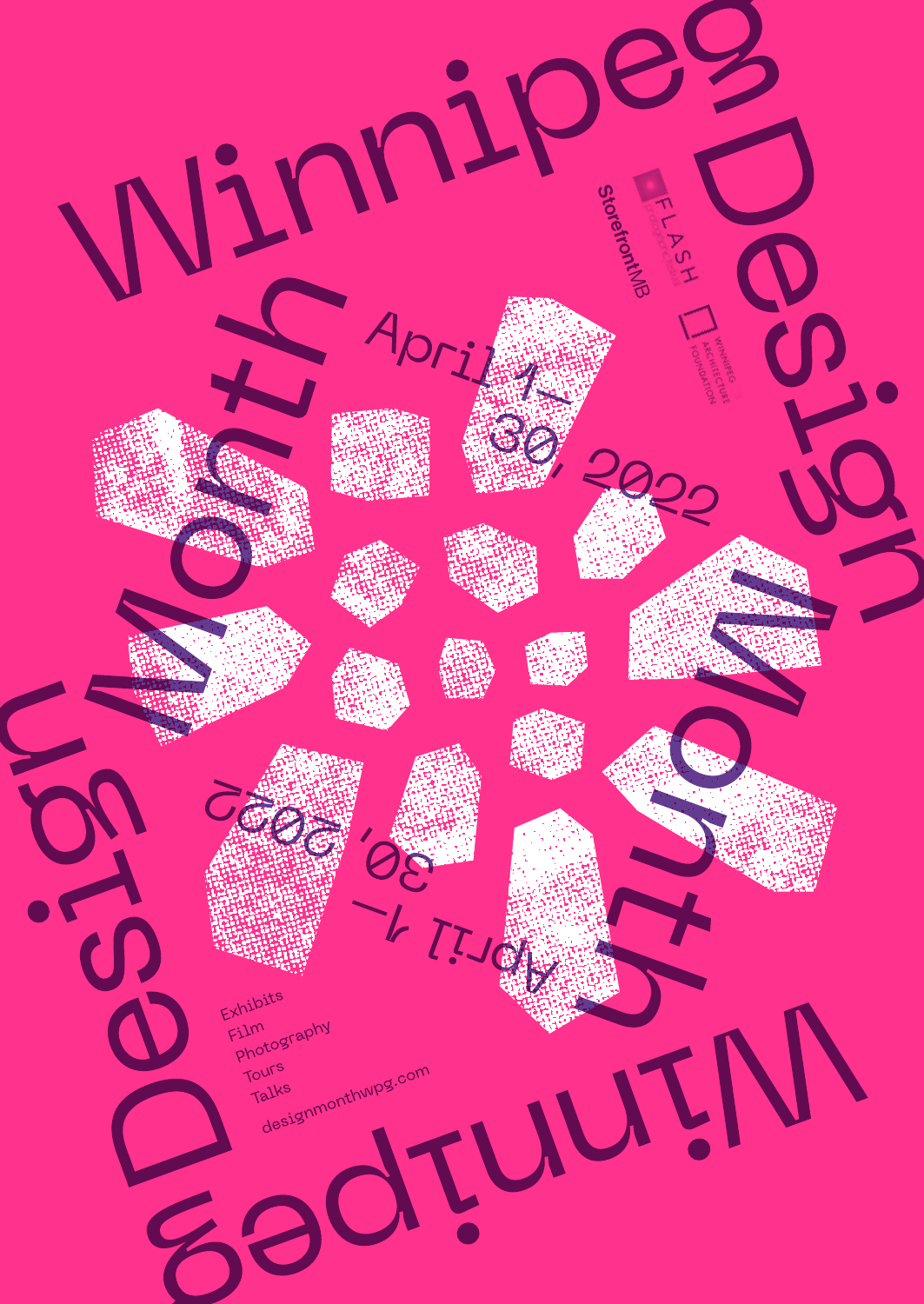

We ask that all Design Month guests bring proof of vaccination status and ID.

Use of masks is required at all indoor events, except when consuming food or drink.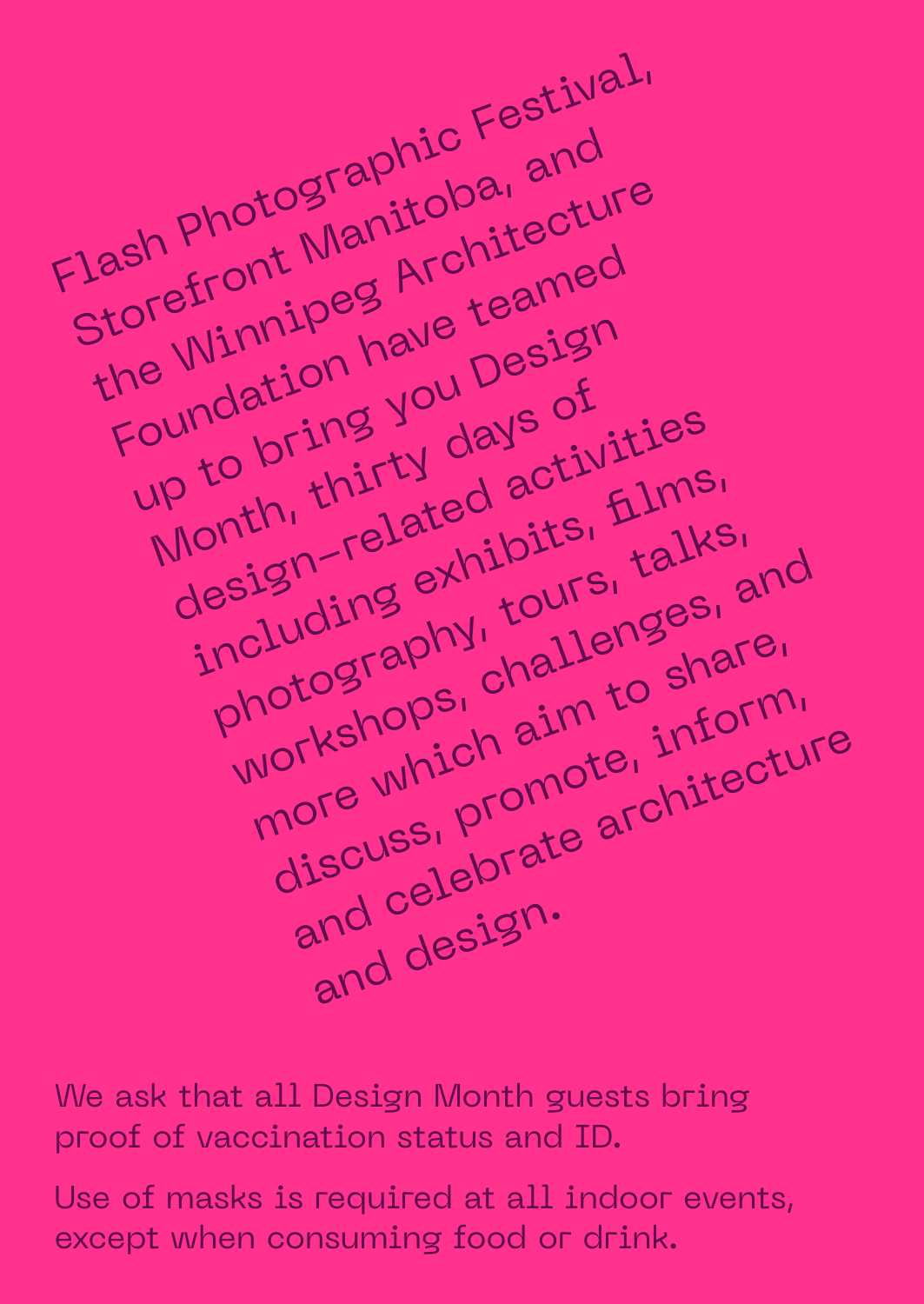

### APRIL 1, 7PM-10PM

# Opening Night Event



Curry Building, 245 Portage Avenue

Drinks by Graeme Young. Music by DJ Particle Board.

Join us on this First Friday to launch Design Month.

### APRIL 2, 1-5PM

# Countermap.land

Curry Building, 245 Portage Avenue, with Building Equality in Architecture: Prairies

Participants have been invited to contribute to a crowd-sourced project which locates tangible spaces and objects that have been represented by figures and events that have contributed to the dispossession of life memory, territory and resources, of BIPOC communities, both past and present.

### APRIL 3, 10:30AM

# Exchange District Postcard Tour



Join us for a postcard photo tour in the Exchange District. Learn about the history of what was and is reflected in the postcards.

### APRIL 7, 14, 21, 28, NOON

# ArchTours

Join local Architects and Landscape Architects to learn more about recent downtown projects.

APRIL 7, 12PM

Qaumajuk with Cibinel Architecture Limited spaces available.

#### APRIL 14, 12PM

Smith Street Lofts with MMP Architects

### APRIL 21, 12PM

1919 Strike Monument with Monteyne Architecture Works

#### APRIL 28, 12PM

Kapabamayak Achaak Healing Forest @ St. John's Park with ft3 Architecture Landscape Interior Design

### APRIL 9, 1:30PM

# Multiple Storeys: A History of Winnipeg's Parkades

Join Winnipeg history researcher and writer Christian Cassidy (westenddumplings.com) for a tour of several multi-level, above ground downtown parking garages. Learn about the building's histories and unique features. Maximum 20 people.

Purchase tickets: bit.ly/3qdIcnX

### APRIL 10, 10:30AM

# Downtown Postcard Tour



Join us for a postcard photo tour in the downtown area. Learn about the history of what was and is reflected in the postcards.

### APRIL 14, 7PM

### Frontlines

Curry Building, 245 Portage Avenue

This Frontlines session will engage relevant experts in critical dialogue about the socio-political and historical context of the significant Hudson Bay Building, using this conversation as a basis for addressing challenges and opportunities for the many Winnipeg buildings with uncertain futures.

Moderator: Glen Murray

Panelists: Uzoma Asagwara, Murray Peterson, Colin Neufeld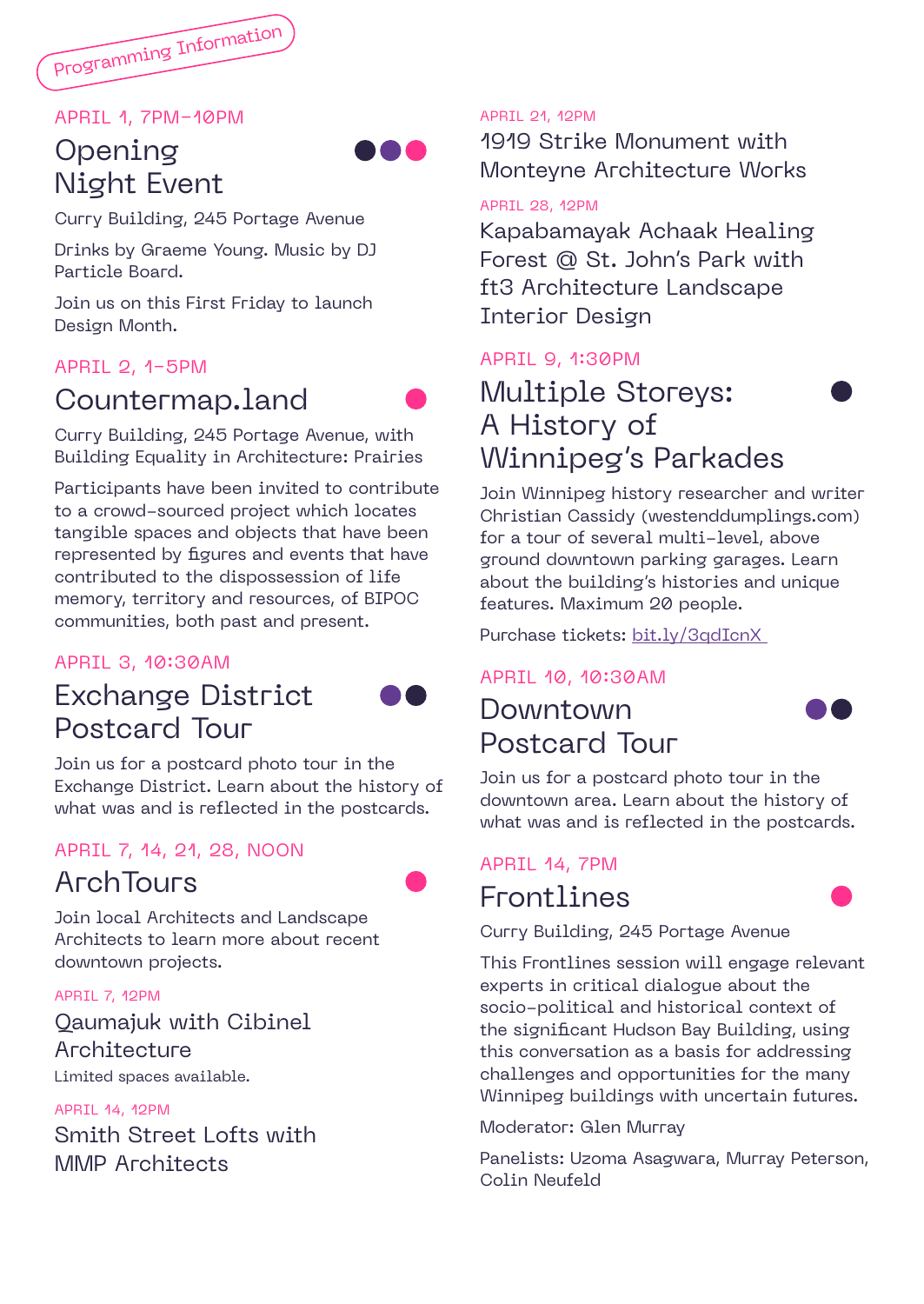

#### APRIL 1-30

# Of All Possible Futures

The theme of this year's Winnipeg Design Festival is "Of All Possible Futures". Programming is focused on buildings and sites in the downtown core that have struggled, especially during the pandemic. We consider past and present states as the foundation for future ideation, believing that innovative and progressive design will change our communities for the better.

The "Of All Possible Futures" exhibit curated by Joe Kalturnyk of RAW: Gallery and RAW: Almond, presents an assemblage of contemporary Winnipeg artists, designers, poets, filmmakers, and musicians who dream of futures using the remnants of the day. Each team of creatives uses an existing downtown Winnipeg building as a launching pad – buildings that have all been wary of the wrecking ball – all with storied pasts and uncertain futures.

Thursdays & Saturdays, 12-4pm

Location: Curry Building, 245 Portage Avenue

Curator and Artist Talk: Sunday, April 10, 12:30pm

Artists: Teresa Lyons, Hannah Thiessen, Kate Sherrin, Iman Ali, Tony Neustaedter, Rhayne Vermette, Chimwemwe Undi, Nathan Krahn, Alexandra Elliott, Neilla Hawley, Mackenzie Skoczylas, Nicole Luke, Jonato Dalayoan, Josiah Dalayoan, Jacqueline Young.

All Storefront events are free and open to the public.

More info: [storefrontmb.ca/wdf](http://storefrontmb.ca/wdf)

### APRIL 6-10

# 11th Annual Architecture and Design Film Festival

The Architecture + Design Film Festival (A+DFF) in Winnipeg presents critically acclaimed films focusing on the importance of architecture and design in everyday life. The films cover a range of design-oriented topics from architecture and urban design to graphics and product design.

Films: Building Bastille, Grethe Meyer – The Queen of Danish Design, Magical Imperfection, MAU, Venice Elsewhere, Paradise Lost – History in the Unmaking, The Automat, High Maintenance, Archishorts, Rick Leplastrier – Framing the View, Archipelago, Another Kind of Knowledge, Prospettiva Olivetti, Maija Isola – Master of Colour and Form, White Building, Klostes/ Folds, Paradigme Olivietti,

More info and to purchase tickets: adff.ca

### APRIL 1-30 Flash Photographic Festival



Flash is a photographic festival that features local Winnipeg and Manitoba photographers of all skill levels. It is a venue for all types of photography where photos are hung on walls for all 30 days of April.

It is FREE for all to see!

Exhibits: Colin Corneau, Tim Smith, Gerry Yaum, Skye Callow, Iyunade Judah, Jacqueline Young, Sam Baardman, Anneli Epp, Dmitry Kirshner, Darcy Finley, David Firman, Erica de la Rosa, Winnipeg Film Makers Hub and Fox Lake Cree Nation

More info: [flashfest.net](http://flashfest.net)

Legend **Flash Photo Fest** 

Storefront MB

Winnipeg Architecture Foundation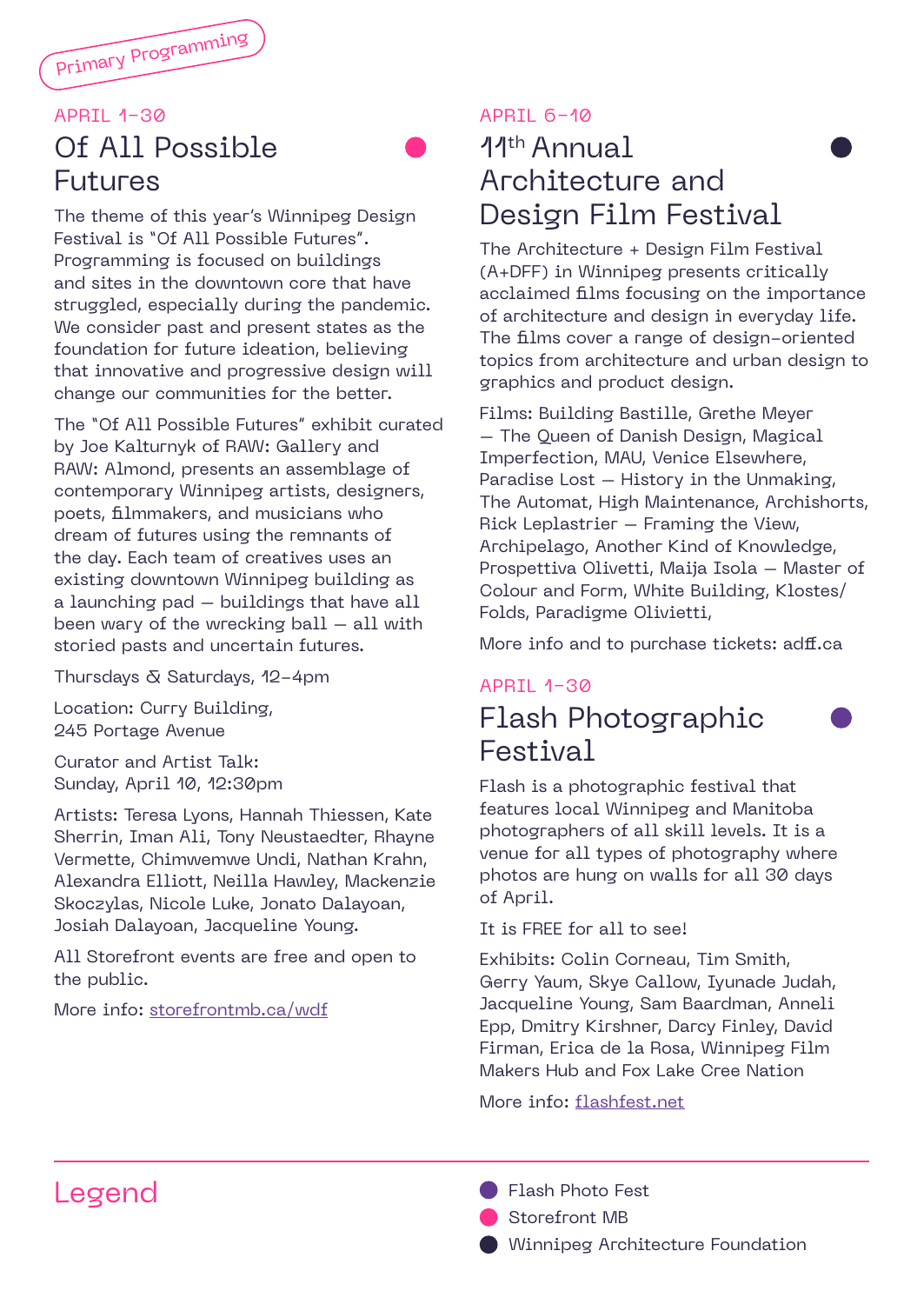### APRIL 16, 1PM

# Transcona Trail Story Walk

Transcona Trail Park with cartoonist Kaj Hasselriis. Author of The Golden Boy in the case of the missing cube.

### APRIL 22, 7PM

# 10x20x20



10x20x20 is an event intended to encourage a dialogue among the creative community about ideas, issues, and events. Organized as a joint venture by the Manitoba Association of Architects (MAA) Interns in Architecture Committee and the University of Manitoba Association of Architecture Students (UMAAS), it continues through the hard work of a dedicated committee, and generous sponsors including the Manitoba Association of Architects and the Winnipeg Art Gallery.

### APRIL 23, 10AM-4PM

### Maker Market

Curry Building, 245 Portage Avenue

This design-focused maker market brings together a curated selection of local designers who have cultivated a unique craft using their design training.

### APRIL 23, 1:30 PM

Multiple Storeys: A History of Winnipeg Parkades Purchase tickets: [bit.ly/3whsQCH](http://bit.ly/3whsQCH)

### APRIL 23 @ 8:30PM

Ghost Signs Book Launch and Illumination



### APRIL 24, 10:30AM

### Ghost Signs Tour

Ghost Signs in the Exchange District Walking Tour with Matt Cohen

Purchase tickets: [bit.ly/3N0KZee](http://bit.ly/3N0KZee)

Includes copy of new Ghost Signs Book.

### APRIL 26, 6PM

### World Landscape Architecture Day Celebration

With Manitoba Association of Landscape Architects

Curry Building, 245 Portage Avenue

### APRIL 28, 7-10PM

Night Event

Closing



Drinks by Graeme Young. Music by DJ Particle Board. With Faculty of Architecture University of Manitoba

Curry Building, 245 Portage Avenue

Featuring launch and sale of Unstacking the Deck: A Game of Change

Launch and sale of a double deck of playing cards celebrating early women architects and designers who studied and worked in Manitoba: from the first female UM B.Arch graduate in 1932, to women who forged careers in the 1960-70s.

### APRIL 30, 1PM

# Hidden Winnipeg: An Architectural Scavenger Hunt



Join us for an architectural scavenger hunt of downtown Winnipeg. By bike, on foot or by wheelchair, solve clues to discover the stories behind Winnipeg buildings and landmarks. Teams of all ages are welcome.

Purchase tickets: bit.ly/3wdoHzG

### All events are free unless otherwise noted.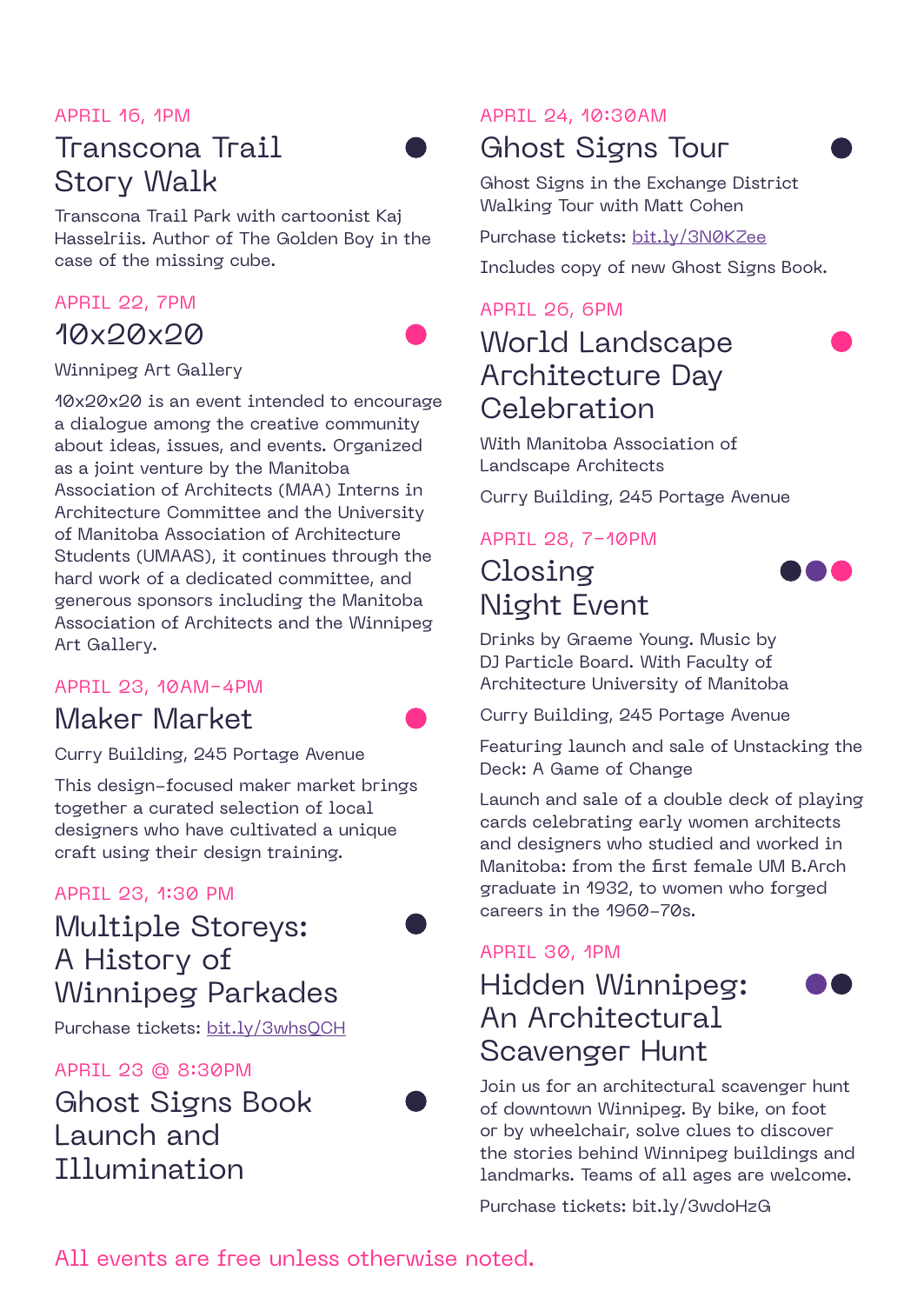# Calendar

See programming information and designmonthwpg.com for more details.

| Sun                                                                                                                                                          | Mon                                                     | Tue                                                                        | Wed                                                                                                            | <b>Thur</b>                                                                                                                                                                                                                                  | Fri                                                                                                            | Sat                                                                                                                                                                     |
|--------------------------------------------------------------------------------------------------------------------------------------------------------------|---------------------------------------------------------|----------------------------------------------------------------------------|----------------------------------------------------------------------------------------------------------------|----------------------------------------------------------------------------------------------------------------------------------------------------------------------------------------------------------------------------------------------|----------------------------------------------------------------------------------------------------------------|-------------------------------------------------------------------------------------------------------------------------------------------------------------------------|
|                                                                                                                                                              |                                                         |                                                                            |                                                                                                                |                                                                                                                                                                                                                                              | $\bullet\bullet\bullet$<br>Design Month<br>Opening Night, 7pm                                                  | $\overline{2}$<br>Countermap.land, 1-5pm<br>Of All Possible Futures,<br>$12-4$ pm                                                                                       |
| 3<br>Exchange District<br>$\bullet\bullet$<br>Postcard Tour, 10:30am                                                                                         | 4                                                       | 5<br>Food for Thought: Debbie<br>Golub, FAUM, 12pm                         | 6<br>$\bullet$<br>Architecture and<br>Design Film Festival<br>Food for Thought: Manda<br>Yakiwchuk, FAUM, 12pm | $\overline{7}$<br>Architecture and<br>$\bullet$<br>Design Film Festival<br>$\bullet$<br>Of All Possible Futures,<br>$12-4$ pm<br>ArchTour: Qaumajuk, 12pm<br>Food for Thought:<br>Ola Hiraeth, FAUM, 12pm                                    | 8<br>$\bullet$<br>Architecture and<br>Design Film Festival<br>Food for Thought: Sylvia<br>Benedito, FAUM, 12pm | $\overline{Q}$<br>Architecture and<br>Design Film Festival<br>Of All Possible Futures,<br>$12-4$ pm<br>Multiple Storeys:<br>A History of Winnipeg's<br>Parkades, 1:30pm |
| 10<br>Architecture and<br>$\bullet$<br>Design Film Festival<br>$\bullet\bullet$<br>Downtown<br>Postcard Tour, 10:30am<br>Curator and Artist Talk,<br>12:30pm | -11<br>C.A.S.T. Lecture: Paul<br>Mayencourt, FAUM, 12pm | 12                                                                         | 13<br>Architecture Film,<br>$\bullet$<br>Curry Building, 12pm                                                  | 14<br>Of All Possible Futures,<br>$\bullet$<br>$12-4$ pm<br>$\bullet$<br>ArchTour: Smith<br>Street Lofts, 12pm<br>Frontlines, 7pm<br>$\bullet$                                                                                               | 15<br>Transcona Trail Story<br>$\bullet$<br>Walk, 1pm                                                          | 16<br>Of All Possible Futures,<br>$12-4$ pm                                                                                                                             |
| 17                                                                                                                                                           | 18                                                      | 19                                                                         | 20<br>Architecture Film,<br>$\bullet$<br>Curry Building, 12pm                                                  | 2 <sub>1</sub><br>Of All Possible<br>$\bullet$<br>Futures, 12-4pm<br>ArchTour: 1919 Strike<br>$\bullet$<br>Monument, 12pm<br>$\bullet$<br>Gerry Yaum, 7pm<br>Photography show talk                                                           | 22<br>10x20x20, WAG, 7pm                                                                                       | 23<br>Maker Market, 10-4pm<br>Of All Possible Futures,<br>$12-4$ pm<br>Multiple Storeys, 1:30pm<br>Ghost Signs Illumination $\qquad \qquad \bullet$                     |
| 24<br>Ghost Signs Tour,<br>$\bullet$<br>10:30am                                                                                                              | 25                                                      | 26<br>World Landscape<br>$\bullet$<br>Architecture Day<br>Celebration, 6pm | 27                                                                                                             | 28<br>Of All Possible<br>$\bullet$<br>Futures, 12-4pm<br>ArchTour: Kapabamayak<br>$\bullet$<br>Achaak Healing Forest<br>@ St. John's Park, 12pm<br>Closing Night Event, OOO<br>Drinks by Graeme<br>Young, Music by<br>DJ Particle Board, 7pm | 29                                                                                                             | 30<br>$\bullet\bullet$<br>Hidden Winnipeg<br>Scavenger Hunt, 1pm                                                                                                        |